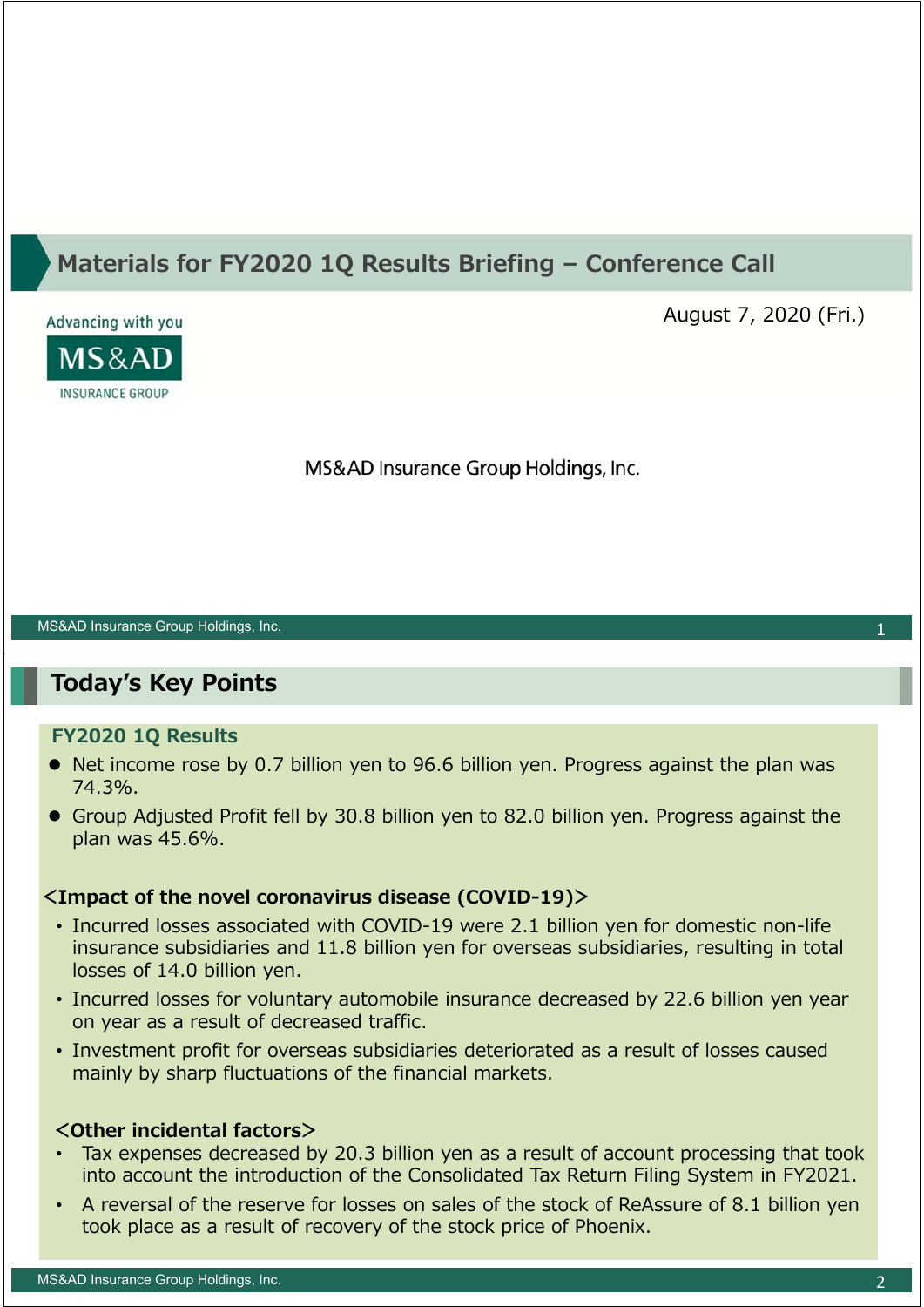## **Contents**

## **Summary of FY2020 1Q Results**

| <b>Consolidated Earnings</b>                                  | Page 5-12  |
|---------------------------------------------------------------|------------|
| Domestic Non-Life Insurance Companies                         | Page 13-15 |
| Domestic Life Insurance Companies                             | Page 16-17 |
| Overseas Subsidiaries                                         | Page 18    |
| (Reference) Domestic Non-Life Insurance Companies, MSI & ADI  | Page 19-21 |
| (Reference) MS Amlin's Results for FY2020 1Q (Jan.-Mar. 2020) | Page 22    |
| (Reference) ESR                                               | Page 23    |

Please also refer to an Excel data file uploaded on our website.

MS&AD Insurance Group Holdings, Inc.

# **Summary of FY2020 1Q Results**

3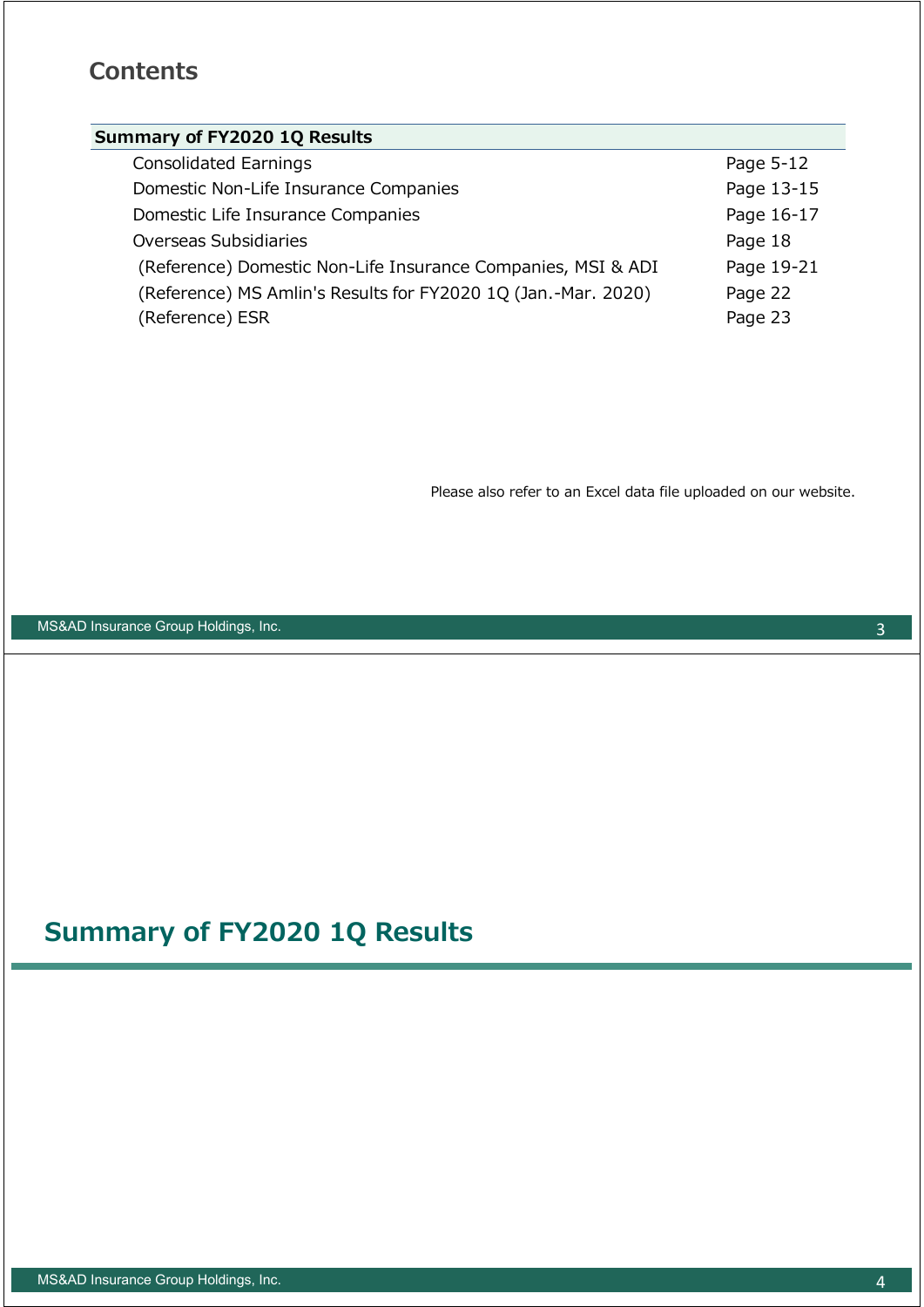## **Consolidated Earnings for FY2020 1Q (1) - Overview (i) (Top line)**

| <b>Non-life insurance subsidiaries</b>                                 |                |                |            | $(\n{Fbn})$ |
|------------------------------------------------------------------------|----------------|----------------|------------|-------------|
|                                                                        | FY2019 1Q      | FY2020 1Q      |            |             |
|                                                                        | <b>Results</b> | <b>Results</b> | YoY Change | Growth      |
| Direct premiums written<br>(excl. deposit premiums from policyholders) | 1,038.4        | 1,010.7        | $-27.6$    | $-2.7%$     |
| Net premiums written                                                   | 976.8          | 943.4          | $-33.3$    | $-3.4%$     |
| Mitsui Sumitomo Insurance                                              | 378.7          | 375.4          | $-3.2$     | $-0.9%$     |
| Aioi Nissay Dowa insurance                                             | 317.9          | 312.3          | $-5.6$     | $-1.8%$     |
| Mitsui Direct General                                                  | 9.0            | 9.2            | 0.1        | 1.7%        |
| Overseas subsidiaries                                                  | 270.2          | 246.4          | $-23.7$    | $-8.8%$     |

#### **Life insurance subsidiaries**

|                                    | FY2019 1Q      | FY2020 1Q      |            |           |  |
|------------------------------------|----------------|----------------|------------|-----------|--|
|                                    | <b>Results</b> | <b>Results</b> | YoY Change | Growth    |  |
| Gross premiums income <sup>*</sup> | 375.9          | 199.0          | $-176.8$   | $-47.1\%$ |  |
| MSI Aioi Life                      | 122.5          | 120.4          | $-2.0$     | $-1.7\%$  |  |
| MSI Primary Life                   | 253.4          | 78.5           | $-174.8$   | $-69.0\%$ |  |
| Life insurance premiums            | 298.4          | 49.8           | $-248.5$   | $-83.3\%$ |  |

※ Gross premiums income is for domestic life insurance subsidiaries only.

#### MS&AD Insurance Group Holdings, Inc. 5

## Consolidated Earnings for FY2020 1Q (1) - Overview (i) (Top Line)

(Non‐life insurance subsidiaries [domestic & overseas])

- Net premiums written decreased by 33.3 billion yen, or 3.4%, year on year as a result of a decrease at both domestic non‐life insurance subsidiaries and overseas subsidiaries.
- Net premiums written for MSI and ADI combined decreased by 8.9 billion yen, mainly caused by the increase in reinsurance costs and a decrease of premiums for compulsory auto liability insurance (CALI). Although direct premiums written for fire and allied insurance increased partly impacted by the rate revision of October 2019, net premiums written decreased as a result of an increase in reinsurance costs. Net premiums written for marine insurance decreased as a result of decreased trade volume due to the impact of COVID‐19. Net premiums written for voluntary auto insurance increased, while CALI saw a decrease caused by a decrease in the number of vehicle inspections and the number of sold vehicles.
- Net premiums written for overseas subsidiaries decreased by 23.7 billion yen mainly as a result of the yen appreciation (‐15.5 billion yen), strengthening of underwriting rules and withdrawal from unprofitable lines of business in Europe.

(Domestic life insurance subsidiaries)

- MSI Aioi Life: Please see slide 16
- MSI Primary Life: Please see slide 17

 $(\n{Fbn})$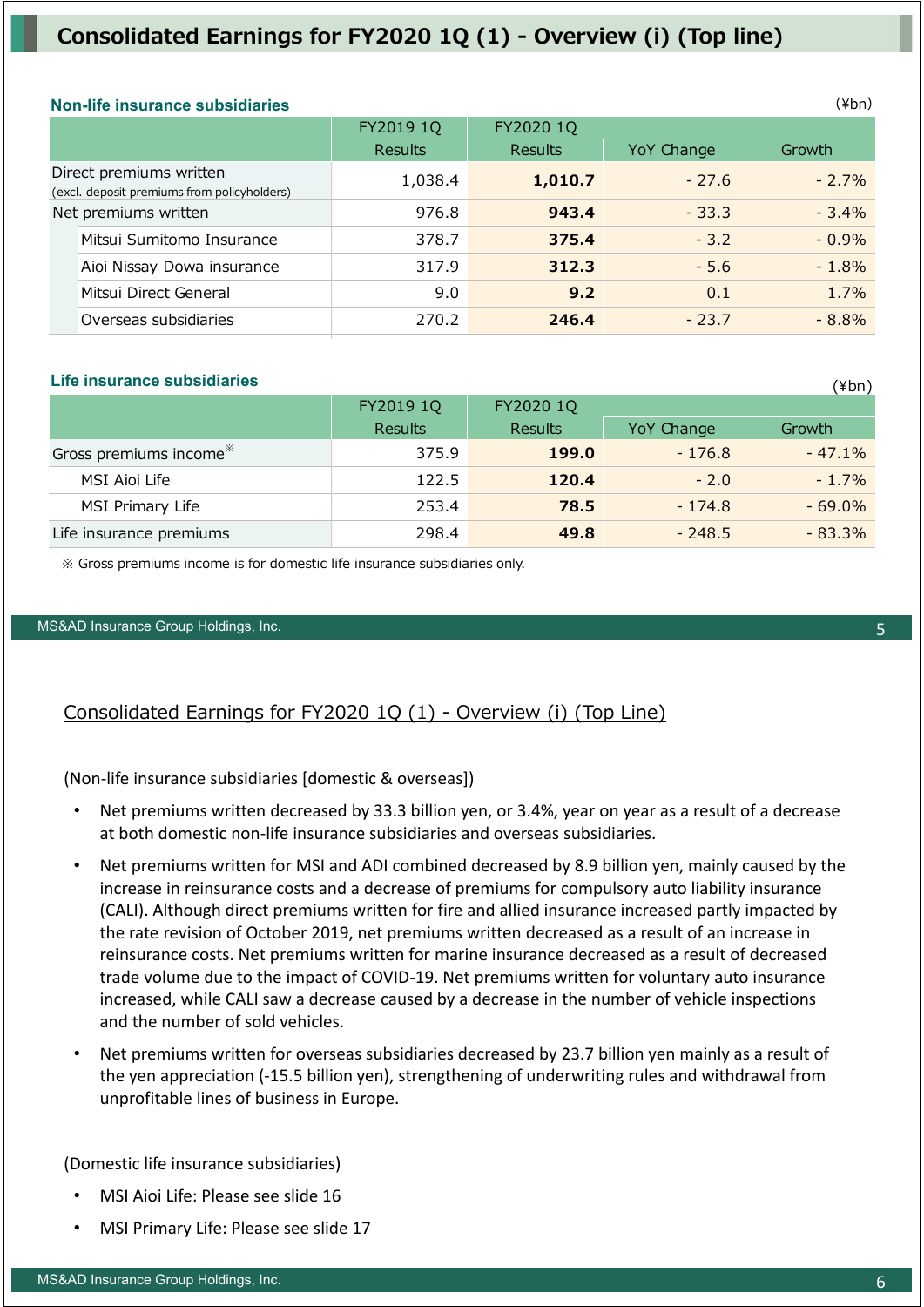## **Consolidated Earnings for FY2020 1Q (1) - Overview (ii) (Bottom line)**

|                                   | FY2019 1Q      | FY2020 1Q      |            |              |
|-----------------------------------|----------------|----------------|------------|--------------|
|                                   | <b>Results</b> | <b>Results</b> | YoY Change | Change Ratio |
| Ordinary profit/loss              | 117.9          | 110.1          | $-7.8$     | $-6.6%$      |
| Mitsui Sumitomo Insurance         | 86.3           | 83.4           | $-2.8$     | $-3.3%$      |
| Aioi Nissay Dowa Insurance        | 33.4           | 44.1           | 10.7       | 32.1%        |
| Mitsui Direct General Insurance   | 1.9            | 1.3            | $-0.5$     | $-28.2%$     |
| <b>MSI Aioi Life</b>              | 4.6            | 7.8            | 3.1        | 69.1%        |
| <b>MSI Primary Life</b>           | $-3.6$         | 8.6            | 12.3       |              |
| Overseas subsidiaries             | 12.0           | $-24.2$        | $-36.3$    | $-300.8%$    |
| Consolidation adjustments, others | - 16.8         | $-11.0$        | 5.7        |              |
| Net income/loss <sup>**</sup>     | 95.9           | 96.6           | 0.7        | 0.7%         |
| Mitsui Sumitomo Insurance         | 65.8           | 62.6           | $-3.1$     | $-4.8%$      |
| Aioi Nissay Dowa Insurance        | 23.9           | 30.9           | 7.0        | 29.4%        |
| Mitsui Direct General Insurance   | 1.7            | 1.2            | $-0.4$     | $-28.4%$     |
| MSI Aioi Life                     | 2.0            | 4.8            | 2.8        | 141.3%       |
| <b>MSI Primary Life</b>           | 5.2            | 5.5            | 0.3        | 6.7%         |
| Overseas subsidiaries             | 9.8            | $-25.9$        | $-35.8$    | $-363.9%$    |
| Consolidation adjustments, others | $-12.5$        | 17.3           | 29.9       |              |

※ Consolidated net income represents net income attributable to owners of the parent. Net income of subsidiaries is on an equity stake basis, same hereafter.

#### MS&AD Insurance Group Holdings, Inc. 7

### Consolidated Earnings for FY2020 1Q (1) - Overview (ii) (Bottom Line)

### [Net Income]

(Group consolidated)

• Net income increased by 0.7 billion yen to 96.6 billion yen. Although there was a decrease at overseas subsidiaries, the positive factors were an increase in net income at domestic non‐life insurance and life insurance subsidiaries, the introduction of the Consolidated Tax Return Filing System, and the reversal of the reserve for losses on sales of the stock of ReAssure.

(Domestic non-life insurance subsidiaries)

- Although expenses increased mainly as a result of an increase in direct premiums, increase in commissions caused by the consumption tax hike and the large system cutover, net income increased as a result of decreased incurred losses for voluntary auto insurance and reversal of the catastrophe reserve.
- Investment profit decreased as a result of a decrease in gains on sales of securities and interest and dividend income.
- Net income for MSI and ADI combined increased by 3.8 billion yen.

(Domestic life insurance subsidiaries)

- ・ Net income at MSI Aioi Life increased by 2.8 billion yen due to the decrease in the burden of provision for policy reserves.
- ・ Net income at MSI Primary Life was about the same year on year.

(Overseas subsidiaries)

・ Net income decreased by 35.8 billion yen mainly due to a decline in international life insurance and at MS Amlin resulting from the impact of COVID‐19 (incurred losses, impairment losses due to fluctuations in financial markets, etc.).

(¥bn)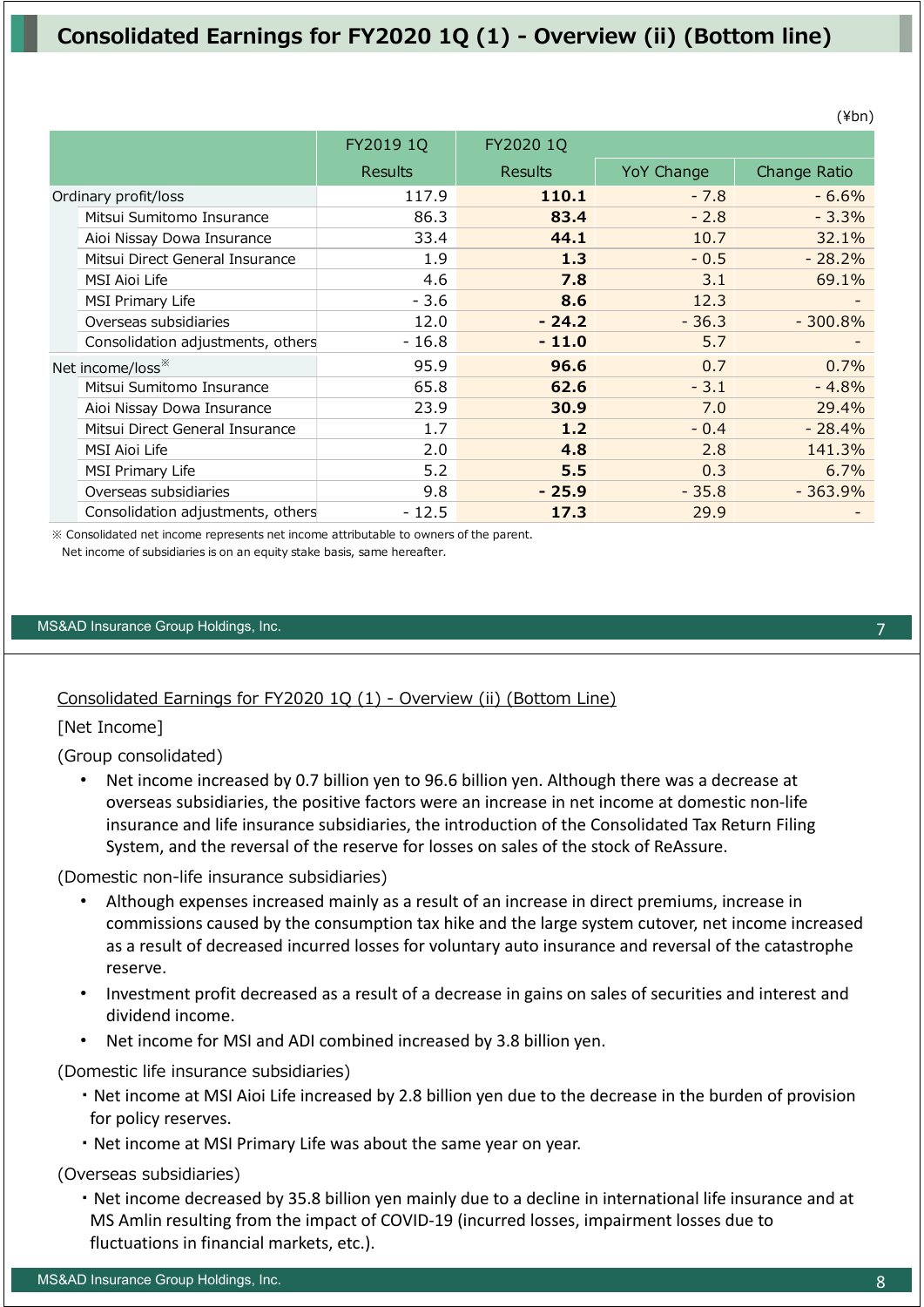## **Consolidated Earnings for FY2020 1Q (2) - Year-on-Year Comparison (i)**

- Net income for MSI and ADI combined increased by 3.8 billion yen, mainly due to a decrease in (2) "incurred losses" and (3) "catastrophe reserve", despite negative factors such as  $(4)$  "expenses and others" and (5) "investment profit/loss and others."
- While (9) "overseas insurance subsidiaries" was a negative factor, (10) "consolidation adjustments and others" was a positive one due to the effects of the introduction of the Consolidated Tax Return Filing System and the reversal of the reserve for losses on sales of the stock of ReAssure, which led to a 0.7 billion yen increase in consolidated net income.



#### MS&AD Insurance Group Holdings, Inc. 9

## **Consolidated Earnings for FY2020 1Q (2) – YoY Results Comparison (ii)**

#### **Factors in YoY changes in consolidated net income**

| - … - - … - -                                                                                                                                               |      | FY2019 1Q<br><b>Results</b> | FY2020 1Q<br><b>Results</b> | <b>Difference</b> |
|-------------------------------------------------------------------------------------------------------------------------------------------------------------|------|-----------------------------|-----------------------------|-------------------|
| Consolidated net income/loss                                                                                                                                |      | 95.9                        | 96.6                        | 0.7               |
| Domestic non-life insurance <sup>*1</sup> :<br>Underwriting profit/loss (excl. residential<br>earthquake and CALI (compulsory auto<br>liability insurance)) |      | 62.8                        | 80.6                        | 17.7              |
| Earned premiums                                                                                                                                             | (1)  | 611.5                       | 612.1                       | 0.5               |
| Incurred losses (incl. loss<br>adjustment expenses)                                                                                                         | (2)  | $-317.8$                    | $-307.0$                    | 10.8              |
| Net reversal of catastrophe reserve                                                                                                                         | (3)  | $-13.8$                     | $-3.3$                      | 10.5              |
| Expenses and others <sup>*2</sup>                                                                                                                           | (4)  | $-217.0$                    | $-221.1$                    | $-4.1$            |
| Investment profit/loss and others                                                                                                                           | (5)  | 56.9                        | 46.9                        | $-9.9$            |
| Others (extraordinary loss, taxes, etc.)                                                                                                                    | (6)  | $-29.9$                     | $-33.9$                     | $-3.9$            |
| Domestic non-life insurance: Total                                                                                                                          | (7)  | 89.7                        | 93.6                        | 3.8               |
| Domestic life insurance subsidiaries                                                                                                                        | (8)  | 7.2                         | 10.4                        | 3.1               |
| Overseas subsidiaries                                                                                                                                       | (9)  | 9.8                         | $-25.9$                     | $-35.8$           |
| Consolidation adjustments and others                                                                                                                        | (10) | $-10.8$                     | 18.6                        | 29.4              |

※<sup>1</sup> Figures for domestic non‐life insurance are the simple sum of MSI and ADI.

※<sup>2</sup> "Expenses and others" include profit/loss on foreign exchange

(¥bn)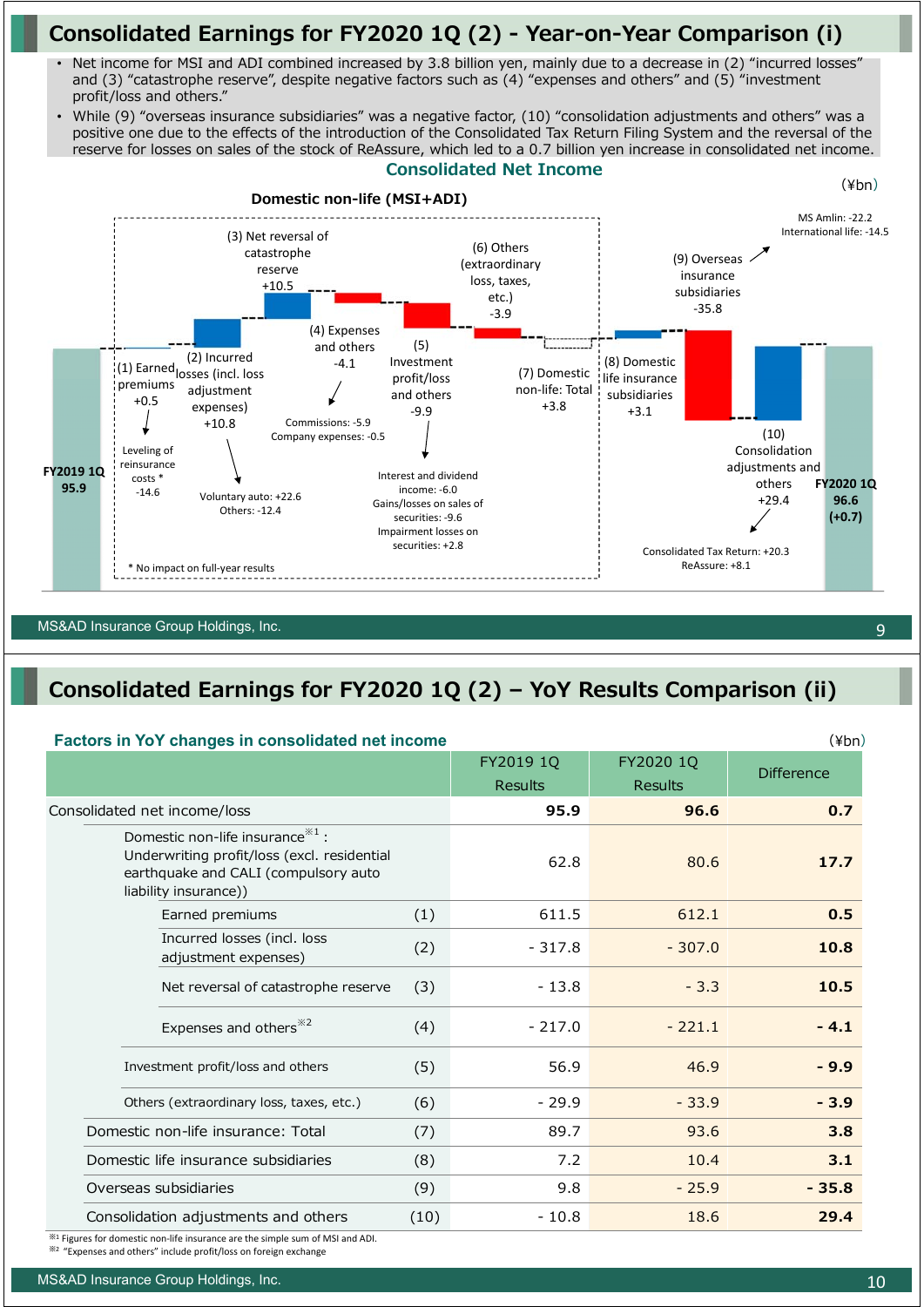## **Consolidated Earnings for FY2020 1Q (3) – Group Adjusted Profit**

• Group Adjusted Profit fell by 30.8 billion yen mainly due to a decrease in the international business.

|                                                                    |                |                | ווט+)      |
|--------------------------------------------------------------------|----------------|----------------|------------|
|                                                                    | FY2019 1Q      | FY2020 1Q      |            |
|                                                                    | <b>Results</b> | <b>Results</b> | YoY Change |
| Group Adjusted Profit <sup>*1</sup>                                | 112.8          | 82.0           | $-30.8$    |
| Domestic non-life insurance business                               | 91.0           | 90.7           | $-0.2$     |
| Domestic life insurance business                                   | 7.8            | 10.7           | 2.8        |
| International business                                             | 13.1           | $-20.9$        | $-34.1$    |
| Financial services business and risk-<br>related services business | 0.7            | 1.5            | 0.7        |

※<sup>1</sup> For the definition of Group Adjusted Profit, please refer to the last page. Group Adjusted ROE is disclosed at the end of FY.



※2 "+" in case of provision, "‐" in case of reversal

※<sup>3</sup> Amortization of goodwill and others: ‐5.5 billion yen,

Extraordinary income/loss excluding reserves for price fluctuation, etc.: 23.9 billion yen (including the impact of the introduction of the Consolidated Tax Return Filing System: 19.4 billion yen)

#### MS&AD Insurance Group Holdings, Inc.

### **Consolidated Earnings for FY2020 1Q (4) – Impact of natural catastrophes (domestic) and COVID-19**

• Domestic natural catastrophe losses were 2.6 billion yen for MSI and ADI combined.

• Incurred losses caused by COVID-19 were 2.1 billion yen for domestic non-life insurance subsidiaries and 11.8 billion yen for overseas insurance subsidiaries, with a total of 14.0 billion yen.

| <b>Impact of domestic natural catastrophes</b> | (¥bn)                |                |                   |
|------------------------------------------------|----------------------|----------------|-------------------|
|                                                | <b>Incurred Loss</b> |                |                   |
|                                                | FY2019 10            |                |                   |
|                                                | <b>Results</b>       | <b>Results</b> | <b>YoY Change</b> |
| Mitsui Sumitomo Insurance                      | 0.0                  | 1.6            | 1.6               |
| Aioi Nissay Dowa Insurance                     | 0.4                  | 0.9            | 0.5               |
| Total                                          | 0.4                  | 2.6            | っっ                |

(Reference) The estimated amount of the direct insurance payments※ due to the heavy rainfall of July is in the range between 28.0 billion yen and 33.0 billion yen. ※ Group direct: 100%, excluding the share of other companies

(¥bn)

#### **Incurred losses related to COVID-19**

|                                     |      | <b>MSI</b> | <b>ADI</b> | Overseas subsidiaries |                 |
|-------------------------------------|------|------------|------------|-----------------------|-----------------|
|                                     |      |            |            |                       | <b>MS Amlin</b> |
| Incurred losses related to COVID-19 | 14.0 | 0.7        | 14         | 11 R                  | 11.6            |

MSI: Travel insurance, event cancellation insurance

ADI: Head office reinsurance business and others

MS Amlin: Profit insurance, guarantee and credit insurance, event cancellation insurance, etc.

11

 $(Y|b-a)$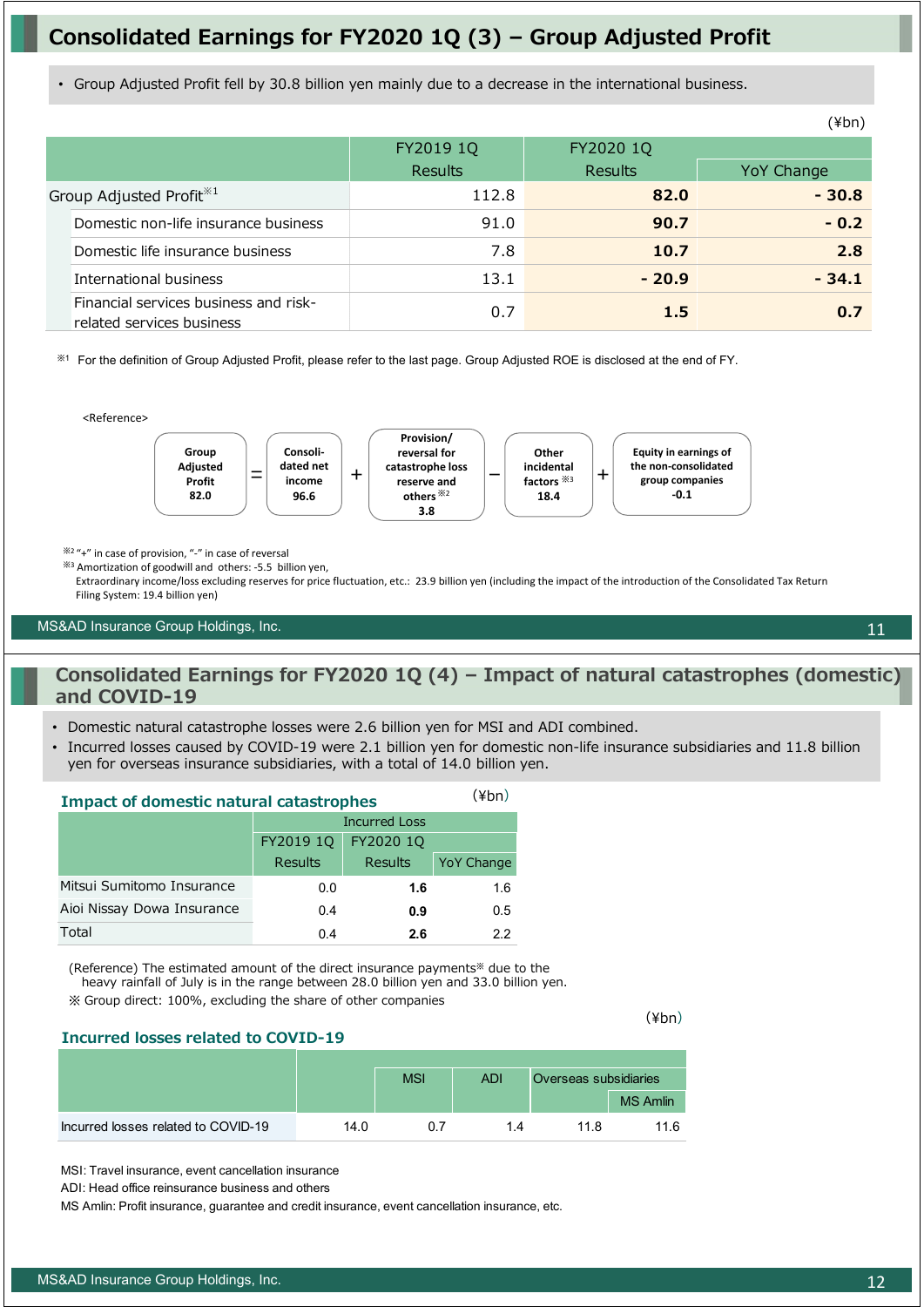## **Domestic Non-Life Insurance Companies (1) – MSI & ADI Results for FY2020 1Q (i)**

- Net premiums written decreased due to an increase in reinsurance costs and a decrease in compulsory auto liability insurance.
- $(Y<sub>bn</sub>)$ • Underwriting profit (prior to reflecting catastrophe reserve) increased by 7.2 billion yen mainly due to a decline in the loss ratio of voluntary automobile insurance.

|                                                                                |        |                   |                        |                   |        | $\lambda + 1$          |
|--------------------------------------------------------------------------------|--------|-------------------|------------------------|-------------------|--------|------------------------|
|                                                                                |        | Simple Sum        | MSI (Non-Consolidated) |                   |        | ADI (Non-Consolidated) |
|                                                                                |        | <b>YoY Change</b> |                        | YoY Change        |        | YoY Change             |
| Net premiums written <sup>*1</sup>                                             | 687.7  | $-8.9$            | 375.4                  | $-3.2$            | 312.3  | $-5.6$                 |
| Earned premiums <sup>*2</sup>                                                  | 612.1  | 0.5               | 339.6                  | $-1.6$            | 272.4  | 2.2                    |
| Incurred losses (including loss<br>$(-)$<br>adjustment expenses) <sup>32</sup> | 307.0  | $-10.8$           | 169.6                  | $-7.4$            | 137.3  | $-3.4$                 |
| Underwriting expenses <sup>*2</sup><br>$(-)$                                   | 218.1  | 6.5               | 118.8                  | 7.2               | 99.3   | $-0.6$                 |
| Commissions and collection<br>expenses <sup>*2</sup>                           | 133.5  | 5.9               | 70.6                   | 4.3               | 62.9   | 1.6                    |
| Other underwriting expenses <sup>362</sup>                                     | 84.5   | 0.5               | 48.2                   | 2.8               | 36.3   | $-2.3$                 |
| Underwriting profit/loss prior to<br>reflecting catastrophe reserve            | 83.9   | 7.2               | 48.9                   | $-1.7$            | 34.9   | 9.0                    |
| Net catastrophe reserve                                                        | $-3.3$ | 10.5              | 0.1                    | 4.3               | $-3.4$ | 6.1                    |
| Underwriting profit/loss after reflecting<br>catastrophe reserve               | 80.6   | 17.7              | 49.0                   | 2.5               | 31.5   | 15.2                   |
| EI loss ratio $*^{2}$                                                          | 50.2%  | $-1.8pp$          | 50.0%                  | $-1.9pp$          | 50.4%  | - 1.7pp                |
| Net loss ratio <sup>*1</sup>                                                   | 58.4%  | $-0.2$ pp         | 59.8%                  | 0.1 <sub>pp</sub> | 56.9%  | $-0.5$ pp              |
| Net expense ratio <sup>*1</sup>                                                | 34.6%  | 1.7 <sub>pp</sub> | 33.9%                  | 2.1 <sub>pp</sub> | 35.3%  | 1.0 <sub>pp</sub>      |
| Combined ratio $*1$                                                            | 93.0%  | 1.5 <sub>pp</sub> | 93.7%                  | 2.2 <sub>pp</sub> | 92.2%  | 0.5 <sub>pp</sub>      |

※1 All lines ※2 Excluding residential earthquake and CALI (compulsory auto liability insurance)

※ "Earned premiums" are calculated with adjustments including unearned premiums (excl. natural catastrophe policy reserves) and reserve funds.

MS&AD Insurance Group Holdings, Inc. 13 Apr 2012 12: 13 Apr 2012 12: 13 Apr 2012 13: 13 Apr 2013 13: 13 Apr 2013 13: 13 Apr 2013 13: 13 Apr 2013 13: 13 Apr 2013 13: 13 Apr 2013 13: 13 Apr 2013 13: 13 Apr 2013 13: 13: 13: 1

### **Domestic Non-Life Insurance Companies (1) – MSI & ADI Results for FY2020 1Q (ii)**

• Although impairment losses on securities decreased from the same period of the previous year, investment profit decreased due to a decrease in gains on sales of securities and interest and dividend income.

|                                                                |             |                   |                        |                   |       | $(\n{Fbn})$            |
|----------------------------------------------------------------|-------------|-------------------|------------------------|-------------------|-------|------------------------|
|                                                                | Simple Sum  |                   | MSI (Non-Consolidated) |                   |       | ADI (Non-Consolidated) |
|                                                                |             | <b>YoY Change</b> |                        | <b>YoY Change</b> |       | <b>YoY Change</b>      |
| Underwriting profit/loss                                       | 80.6        | 17.7              | 49.0                   | 2.5               | 31.5  | 15.2                   |
| Net interest and dividends income                              | 43.1        | $-6.0$            | 29.1                   | $-3.7$            | 14.0  | $-2.3$                 |
| Gains/losses on sales of securities                            | 10.2        | $-9.6$            | 6.8                    | $-6.9$            | 3.3   | $-2.7$                 |
| Impairment losses on securities (-)                            | 1.3         | $-2.8$            | 0.6                    | $-0.6$            | 0.7   | $-2.2$                 |
| Investment profit/loss and other<br>ordinary profit/loss       | 46.9        | $-9.9$            | 34.4                   | - 5.4             | 12.5  | $-4.4$                 |
| Ordinary profit/loss                                           | 127.6       | 7.8               | 83.4                   | $-2.8$            | 44.1  | 10.7                   |
| <b>Extraordinary income/loss</b>                               | - 4.6       | $-2.5$            | $-1.1$                 | 0.1               | - 3.5 | - 2.6                  |
| Income before taxes                                            | 123.0       | 5.3               | 82.3                   | $-2.7$            | 40.6  | 8.0                    |
| <b>Taxes and others</b>                                        | 29.3        | 1.4               | 19.7                   | 0.4               | 9.6   | 1.0                    |
| Net income/loss                                                | 93.6        | 3.8               | 62.6                   | $-3.1$            | 30.9  | 7.0                    |
|                                                                | $MSI + ADI$ |                   |                        |                   |       |                        |
|                                                                |             | <b>YoY Change</b> |                        |                   |       |                        |
| <reference> Sales of strategic<br/>equity holdings</reference> | 12.6        | $-13.4$           |                        |                   |       |                        |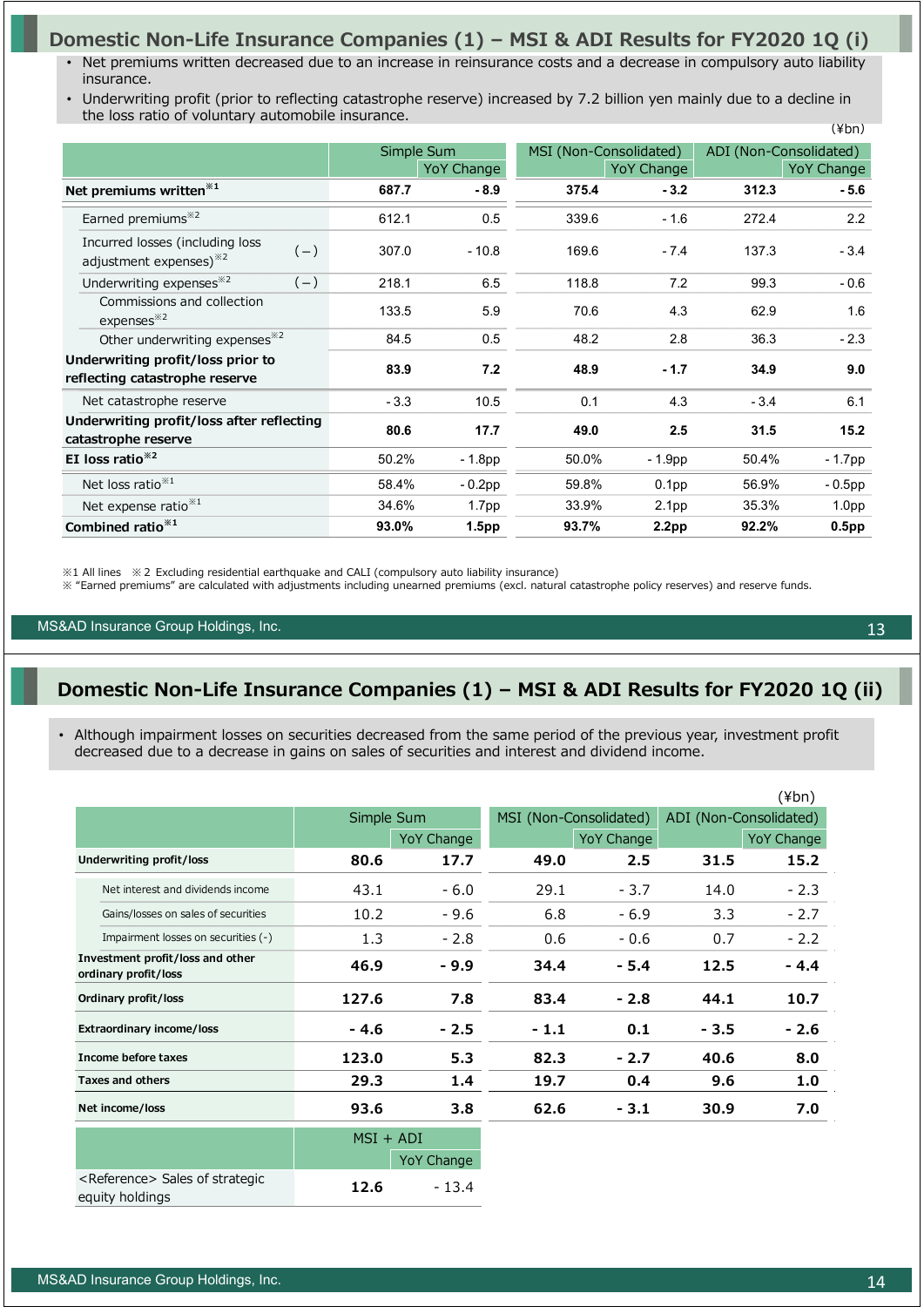## **Domestic Non-Life Insurance Companies FY2020 1Q (2) - Voluntary Auto Insurance**

- The total number of accidents fell 23.2% year on year due to a decrease in traffic volume caused by self-restraint in going out in response to the spread of COVID-19.
- E/I loss ratio decreased by 7.7 percentage points to 47.1%. The payout per claim continued to rise, but the number of accidents declined.



※Changes in the average payout per claim show the changes in the average payout per claim over one-year period ended June, 2020 compared with that over one-year period ended March, 2020.

※Calculation of the EI loss ratio covers the period of April-June each year.

MS&AD Insurance Group Holdings, Inc.

15

## **Domestic Life Insurance / MSI Aioi Life - Results for FY2020 1Q**

- The amount of new policies decreased by 168.6 billion yen to 333.5 billion yen, mainly due to the impact of COVID-19.
- Net income increased by 2.8 billion yen to 4.8 billion yen due to a decrease in the burden of provision for policy reserve.

### **MSI Aioi Life** (¥bn)

|                                             | FY2019 1Q                   |          | FY2020 1Q      |                                      |          |              |
|---------------------------------------------|-----------------------------|----------|----------------|--------------------------------------|----------|--------------|
|                                             | <b>Results</b>              |          | <b>Results</b> | <b>YoY Change</b>                    |          | Change Ratio |
| Amount of new policies <sup>*1</sup>        |                             | 502.1    |                |                                      | $-168.6$ | $-33.6%$     |
| Annualized premiums of new<br>policies      |                             | 6.6      | 4.7            |                                      | $-1.9$   |              |
| of which, third sector insurance            |                             | 4.8      | 2.8            | $-2.0$                               |          | $-41.8%$     |
| Amount of policies in force* <sup>1</sup>   | (At the beginning<br>of FY) | 24,458.0 | 24,334.9       | (Change from the<br>beginning of FY) | $-123.0$ | $-0.5%$      |
| Annualized premiums of policies in<br>force | (At the beginning<br>of FY) | 448.1    | 445.9          | (Change from the<br>beginning of FY) | $-2.1$   | $-0.5%$      |
| of which, third sector insurance            | (At the beginning<br>of FY) | 138.1    | 139.3          | (Change from the<br>beginning of FY) | 1.2      | 0.9%         |
| Gross premiums income                       |                             | 122.5    | 120.4          |                                      | $-2.0$   | $-1.7%$      |
| Ordinary profit/loss                        |                             | 4.6      | 7.8            |                                      | 3.1      | 69.1%        |
| Extraordinary income/loss                   |                             | $-0.2$   | $-0.2$         |                                      | $-0.0$   |              |
| Net income/loss                             |                             | 2.0      | 4.8            |                                      | 2.8      | 141.3%       |
| Core profit                                 |                             | 3.6      | 6.3            |                                      | 2.7      | 75.7%        |

\*1 Total sum of personal insurance and personal annuity insurance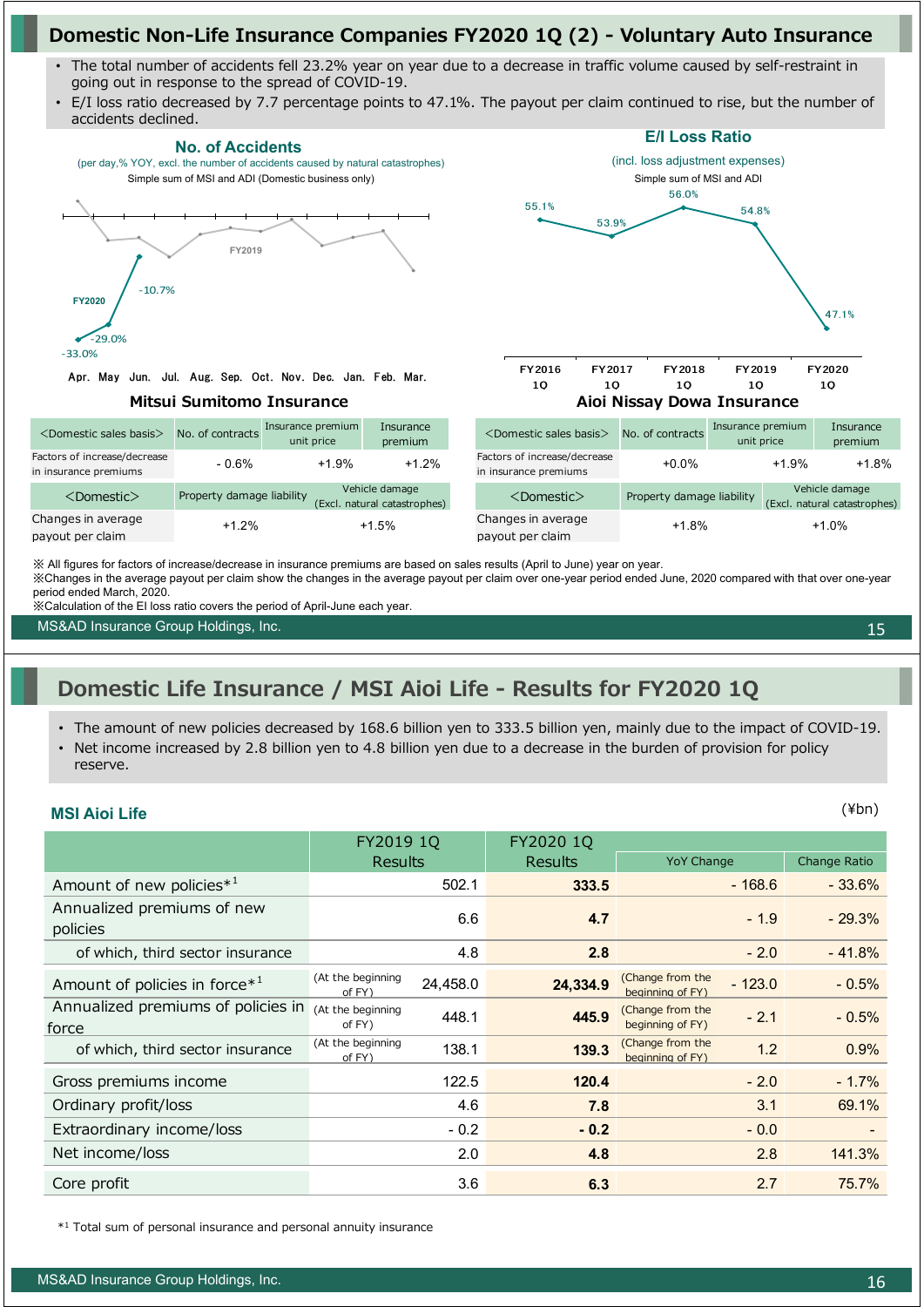## **Domestic Life Insurance / MSI Primary Life - Results for FY2020 1Q**

• Gross premiums income declined 174.8 billion yen to 78.5 billion yen, mainly due to the impact of COVID-19.

• Net income was about the same as in the same period of the previous year at 5.5 billion yen.

| <b>MSI Primary Life</b>                   |                                        |                |                                               | (¥bn)               |
|-------------------------------------------|----------------------------------------|----------------|-----------------------------------------------|---------------------|
|                                           | FY2019 1Q                              | FY2020 1Q      |                                               |                     |
|                                           | <b>Results</b>                         | <b>Results</b> | <b>YoY Change</b>                             | <b>Change Ratio</b> |
| Amount of new policies <sup>*1</sup>      | 255.5                                  | 79.2           | $-176.3$                                      | $-69.0%$            |
| Amount of policies in force* <sup>1</sup> | (At the beginning<br>6,514.0<br>of FY) | 6,780.1        | (Change from the<br>266.0<br>beginning of FY) | 4.1%                |
| Gross premiums income                     | 253.4                                  | 78.5           | $-174.8$                                      | $-69.0\%$           |
| Ordinary profit/loss                      | $-3.6$                                 | 8.6            | 12.3                                          |                     |
| Extraordinary income/loss                 | 10.8                                   | $-0.9$         | $-11.7$                                       | $-108.9%$           |
| Net income/loss                           | 5.2                                    | 5.5            | 0.3                                           | 6.7%                |

(¥bn)

\*1 Total sum of personal insurance and personal annuity insurance

#### **Impact of interest rates and foreign exchange rates**

|                                  | FY2019 1Q<br><b>Results</b> | FY2020 1Q<br><b>Results</b> |
|----------------------------------|-----------------------------|-----------------------------|
| Impact of interest rates         | $-13.6$                     | $-2.3$                      |
| Impact of foreign exchange rates | 1.9                         | $-7.9$                      |
| Total                            | - 11.6                      | $-10.2$                     |

#### MS&AD Insurance Group Holdings, Inc. 17

## **Overseas Subsidiaries - Results for FY2020 1Q**

- Net premiums written decreased by 3.0%, even if the impact of exchange rate fluctuations (-15.5 billion yen) is excluded, due in part to the strengthening of underwriting rules and withdrawal from unprofitable lines in Europe.
- Net income decreased by 35.8 billion mainly due to a decrease of 14.5 billion yen in international life insurance and a decrease of 22.2 billion yen at MS Amlin due to the impact of COVID-19 (incurred losses, impairment losses due to fluctuations in financial markets) among other factors.

## **Overseas subsidiaries** (¥bn)

|                              | FY2019 1Q      | FY2020 1Q      |                   |              |
|------------------------------|----------------|----------------|-------------------|--------------|
|                              | <b>Results</b> | <b>Results</b> | <b>YoY Change</b> | Change ratio |
| Net premiums written         | 270.2          | 246.4          | $-23.7$           | $-8.8%$      |
| Asia                         | 47.3           | 43.7           | $-3.6$            | $-7.7%$      |
| Europe                       | 212.0          | 192.6          | $-19.4$           | $-9.2%$      |
| Americas                     | 10.7           | 10.1           | $-0.6$            | $-6.0\%$     |
| Net income/loss              | 9.8            | $-25.9$        | $-35.8$           | $-363.9%$    |
| Asia                         | 3.6            | 3.9            | 0.3               | 9.6%         |
| Europe                       | 1.9            | $-18.9$        | $-20.8$           | $-1,064.8%$  |
| Americas                     | 0.3            | $-0.4$         | $-0.7$            | $-226.4%$    |
| International Life Insurance | 3.9            | $-10.5$        | $-14.5$           | $-371.2%$    |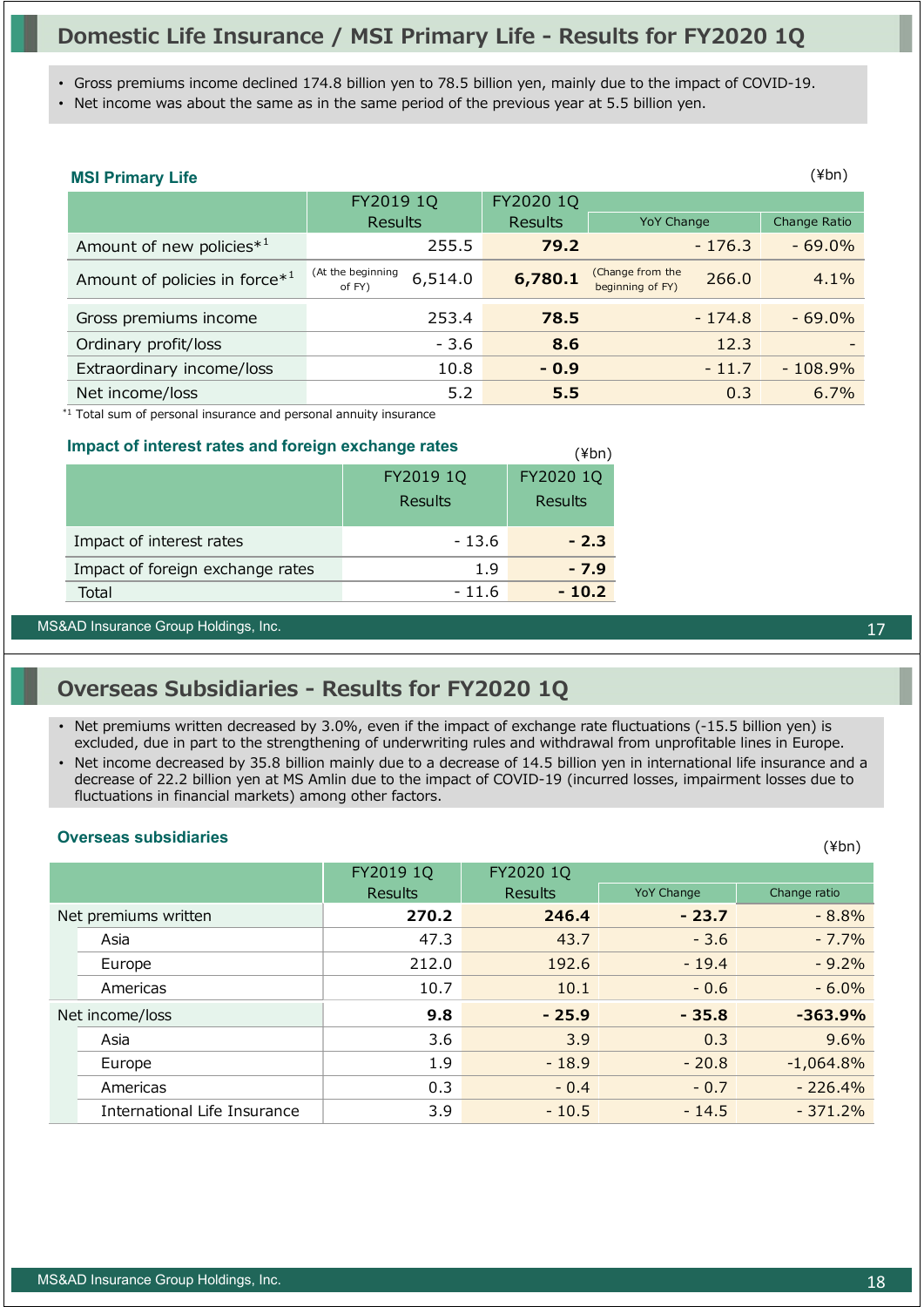## **<Reference> Domestic Non-Life Insurance Companies – MSI & ADI Results for FY2020 1Q (1)**

#### **Net premiums written** (\times\) (\times\) (\times\) (\times\) (\times\) (\times\) (\times\) (\times\) (\times\) (\times\) (\times\) (\times\) (\times\) (\times\) (\times\) (\times\) (\times\) (\times\) (\times\) (\times\)

|                                                         | Simple Sum |          | MSI (Non-Consolidated) |          | ADI (Non-Consolidated) |          |
|---------------------------------------------------------|------------|----------|------------------------|----------|------------------------|----------|
|                                                         | Results    | Growth   | Results                | Growth   | Results                | Growth   |
| Fire and allied                                         | 76.2       | $-6.2\%$ | 38.1                   | $-4.2\%$ | 38.0                   | $-8.2\%$ |
| Marine                                                  | 16.0       | $-9.3%$  | 14.1                   | $-10.2%$ | 1.8                    | $-2.1%$  |
| Personal accident                                       | 56.8       | 1.7%     | 40.8                   | 1.9%     | 15.9                   | 0.9%     |
| Voluntary automobile                                    | 355.6      | 0.7%     | 171.5                  | 0.5%     | 184.1                  | 0.9%     |
| CALI                                                    | 76.8       | $-5.3%$  | 40.6                   | $-4.9%$  | 36.2                   | $-5.7%$  |
| Other                                                   | 106.1      | $-1.2\%$ | 70.1                   | 0.7%     | 36.0                   | $-4.8%$  |
| Total                                                   | 687.7      | $-1.3%$  | 375.4                  | $-0.9%$  | 312.3                  | $-1.8%$  |
| Total excluding<br>residential EQ<br>insurance and CALI | 610.7      | $-0.7\%$ | 334.7                  | $-0.3%$  | 275.9                  | $-1.2%$  |

#### MS&AD Insurance Group Holdings, Inc. 1988 and the Contract of Contract of Contract of Contract of Contract of Contract of Contract of Contract of Contract of Contract of Contract of Contract of Contract of Contract of Cont

## **<Reference> Domestic Non-Life Insurance Companies – MSI & ADI Results for FY2020 1Q (2)**

### **EI loss ratio (Simple sum)**

|                                                           |           | EI Loss Ratio |                   | EI Loss Ratio<br>(excl. impact of nat. cat.) |           |                   |  |
|-----------------------------------------------------------|-----------|---------------|-------------------|----------------------------------------------|-----------|-------------------|--|
|                                                           | FY2019 1Q | FY2020 1Q     |                   | FY2019 1Q                                    | FY2020 1Q |                   |  |
|                                                           | Results   | Results       | <b>YoY Change</b> | Results                                      | Results   | <b>YoY Change</b> |  |
| Fire and allied (excl.<br>residential EQ)                 | 48.0%     | 52.3%         | 4.3 <sub>pp</sub> | 48.9%                                        | 49.4%     | 0.5 <sub>pp</sub> |  |
| Marine                                                    | 47.5%     | 56.4%         | 8.9pp             | 47.6%                                        | 56.5%     | 8.9pp             |  |
| Personal accident                                         | 52.4%     | 48.8%         | $-3.6pp$          | 52.4%                                        | 48.8%     | $-3.6pp$          |  |
| Voluntary automobile                                      | 54.8%     | 47.1%         | $-7.7$ pp         | 54.8%                                        | 47.2%     | $-7.6$ pp         |  |
| Other                                                     | 47.0%     | 58.1%         | 11.1pp            | 47.0%                                        | 58.0%     | 11.0pp            |  |
| Total (excluding<br>residential EQ insurance<br>and CALI) | 52.0%     | 50.2%         | $-1.8$ pp         | 52.1%                                        | 49.7%     | $-2.4$ pp         |  |

\* Incurred losses = Net loss paid + loss adjustment expenses + movement in outstanding claims

\* Earned premiums, a denominator of EI loss ratio, are calculated with adjustments including unearned premiums (excl. natural catastrophe policy reserves) and reserve funds.

\* "Impact of nat. cat." means incurred losses from domestic and overseas natural catastrophes occurred in each year, less the recovered amount of cat bonds related to natural catastrophes of FY2018.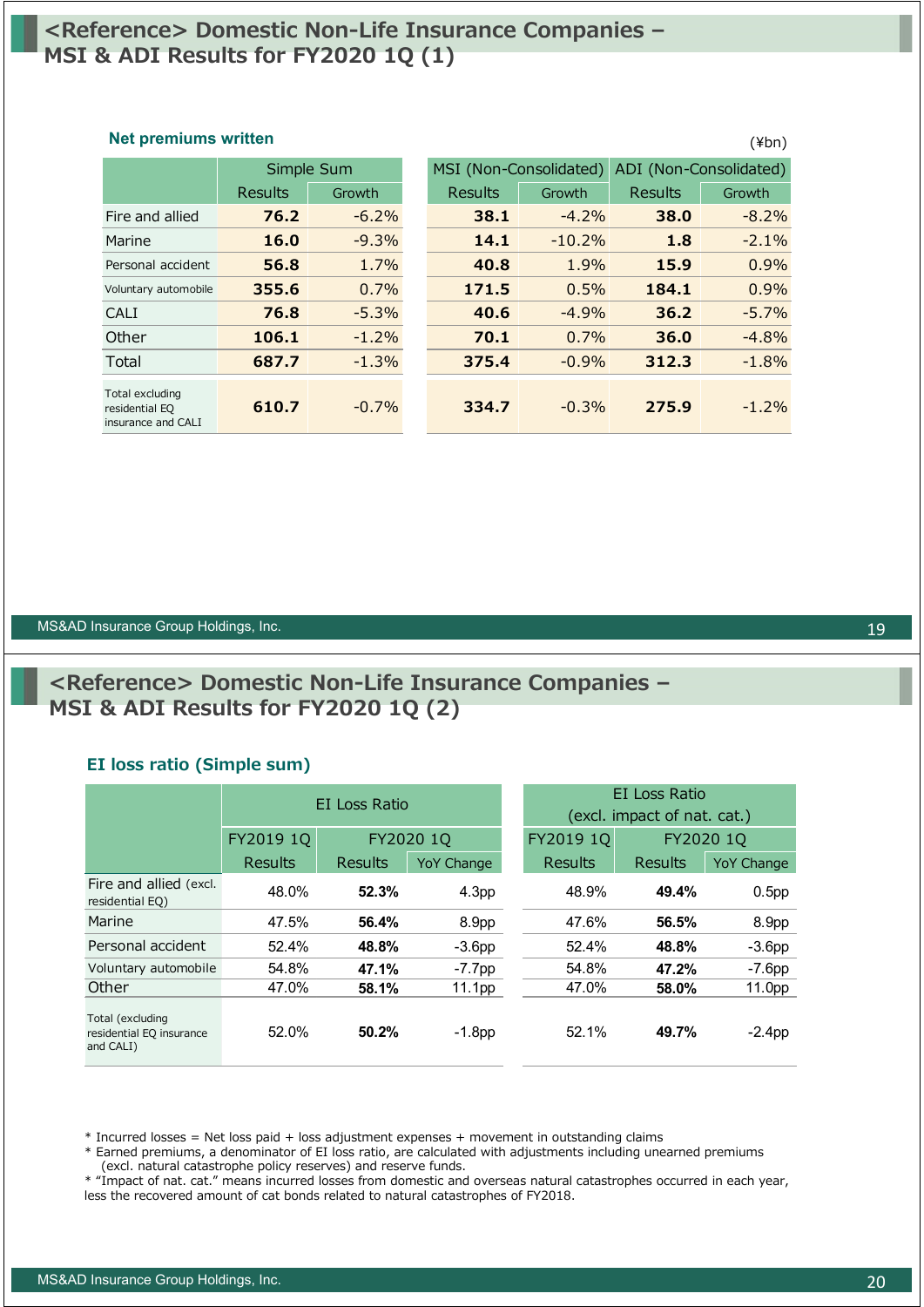## **<Reference> Domestic Non-Life Insurance Companies – MSI & ADI Results for FY2020 1Q (3)**

|                                                      | EI Loss Ratio  |                                                  |                | EI Loss Ratio<br>(excl. impact of nat. cat.) |          |                        |       |                    |
|------------------------------------------------------|----------------|--------------------------------------------------|----------------|----------------------------------------------|----------|------------------------|-------|--------------------|
|                                                      |                | ADI (Non-consolidated)<br>MSI (Non-consolidated) |                | MSI (Non-consolidated)                       |          | ADI (Non-consolidated) |       |                    |
|                                                      | <b>Results</b> | <b>YoY Change</b>                                | <b>Results</b> | <b>YoY Change</b>                            | Results  | <b>YoY Change</b>      |       | Results YoY Change |
| Fire and allied<br>(excl. residential EQ)            | 50.7%          | 0.3 <sub>pp</sub>                                | 53.9%          | 8.5 <sub>pp</sub>                            | 50.4%    | $-4.1pp$               | 48.4% | 5.7pp              |
| Marine                                               | 55.0%          | 5.6pp                                            | 69.9%          | 39.2pp                                       | 55.0%    | 5.5 <sub>pp</sub>      | 69.9% | 39.2pp             |
| Personal accident                                    | 47.7%          | $-4.3pp$                                         | 51.4%          | $-2.0pp$                                     | 47.7%    | $-4.3pp$               | 51.4% | $-2.0pp$           |
| Voluntary automobile                                 | 46.2%          | $-7.5$ pp                                        | 48.1%          | $-7.8pp$                                     | 46.2%    | $-7.6pp$               | 48.0% | $-7.9pp$           |
| Other                                                | 58.7%          | 9.6 <sub>pp</sub>                                | 56.7%          | 14.3pp                                       | 58.7%    | 9.4 <sub>pp</sub>      | 56.6% | 14.4pp             |
| Total excluding residential<br>EQ insurance and CALI | 50.0%          | $-1.9$ pp                                        | 50.4%          | $-1.7$ pp                                    | $50.0\%$ | $-2.6pp$               | 49.4% | $-2.1$ pp          |

### **EI loss ratio (MSI (Non-consolidated), ADI (Non-consolidated))**

\* Incurred losses = Net loss paid + loss adjustment expenses + movement in outstanding claims

\* Earned premiums, a denominator of EI loss ratio, are calculated with adjustments including unearned premiums (excl. natural catastrophe policy reserves) and reserve funds.

\* "Impact of nat. cat." means incurred losses from domestic and overseas natural catastrophes occurred in each year,

less the recovered amount of cat bonds related to natural catastrophes of FY2018.

#### MS&AD Insurance Group Holdings, Inc. 21

## **<Reference> MS Amlin's Results for FY2020 1Q (Jan. – Mar. 2020) ※1**

- Underwriting loss was almost at the same level as the previous year, despite the estimated loss of £84 million from COVID-19.
- Investment profit/loss decreased by £165 million year-on-year, mainly due to the sharp fluctuations in financial markets.

|                                                      |           |           | $(E \text{ million})$ |
|------------------------------------------------------|-----------|-----------|-----------------------|
|                                                      | FY2019 1Q | FY2020 1Q |                       |
|                                                      |           |           | <b>YoY Change</b>     |
| Net premiums written                                 | 1,340     | 1,248     | $-92$                 |
| Net premiums earned                                  | 725       | 704       | $-21$                 |
| Incurred losses (including loss adjustment expenses) | 499       | 558       | 59                    |
| Expense for acquisition and other operating expense  | 256       | 236       | $-20$                 |
| Underwriting profit/loss                             | $-51$     | $-56$     | $-5$                  |
| Investment profit/loss <sup>※2</sup>                 | 104       | $-62$     | $-165$                |
| Non-operating profit/loss <sup>363</sup>             | $-33$     | $-23$     | 10                    |
| Net income/loss after tax                            | 24        | $-136$    | $-159$                |
|                                                      |           |           |                       |
| El claims ratio                                      | 68.9%     | 79.2%     | 10.3pp                |
| El expense ratio <sup>*4</sup>                       | 38.1%     | 28.7%     | $-9.4pp$              |
|                                                      |           |           |                       |

EI combined ratio※4 107.0% **107.9% 0.9pp**

※1 On a local (UK) reporting basis

※2 MS Amlin adopts the accounting method where securities market value fluctuations are reflected in the profit-loss statement.

※3 The main item of "Non-operating profit/loss" is expenses of non-insurance companies.

※4 EI expense ratio and EI combined ratio are calculated by taking into account foreign exchange gains/losses included in underwriting profit.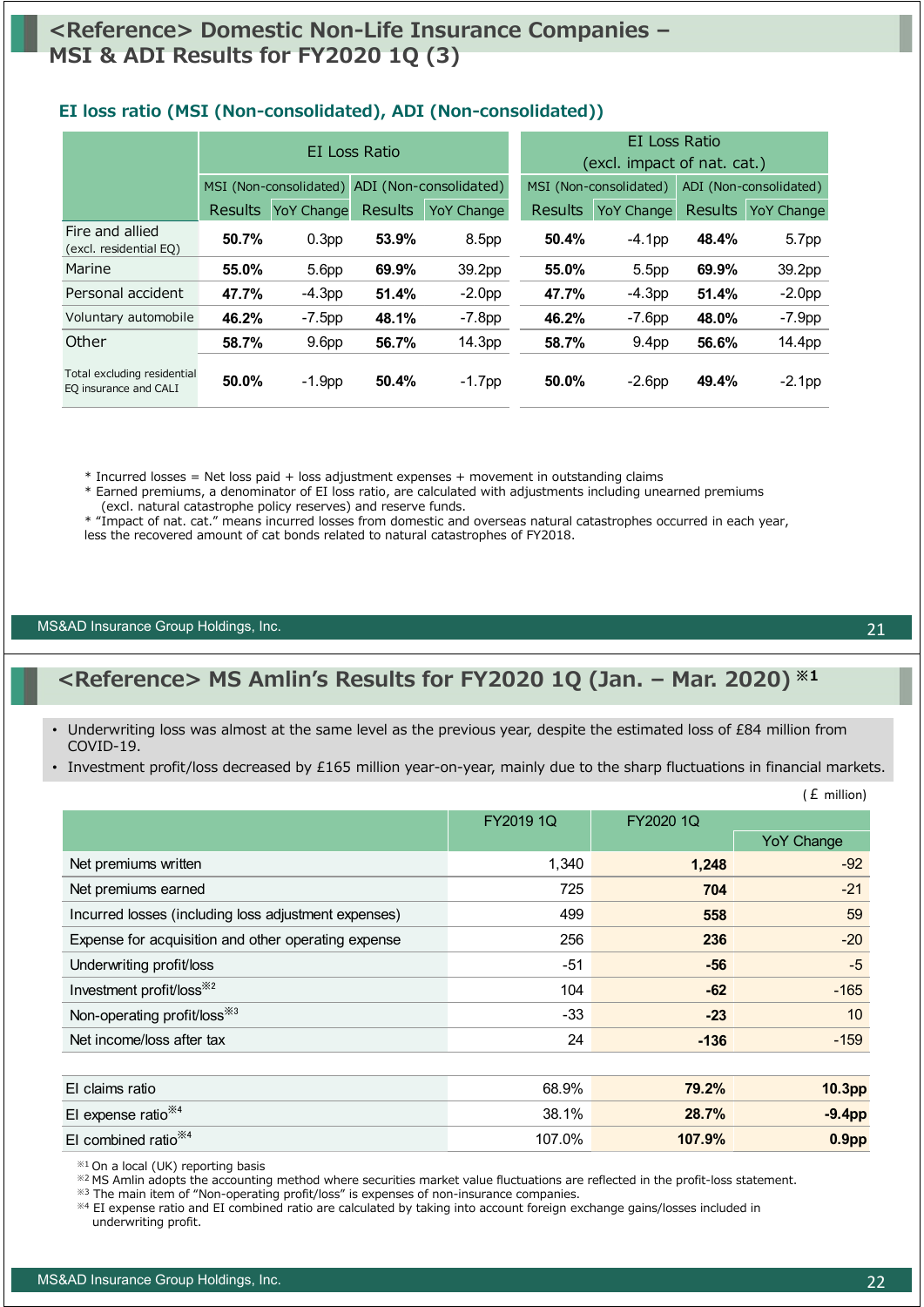

- AISE MS Amlin Insurance SE
- ACS MS Amlin Corporate Services Limited • ReAssure **Reassure Group plc** • Phoenix **Phoenix** Phoenix Group Holdings plc
- 
-